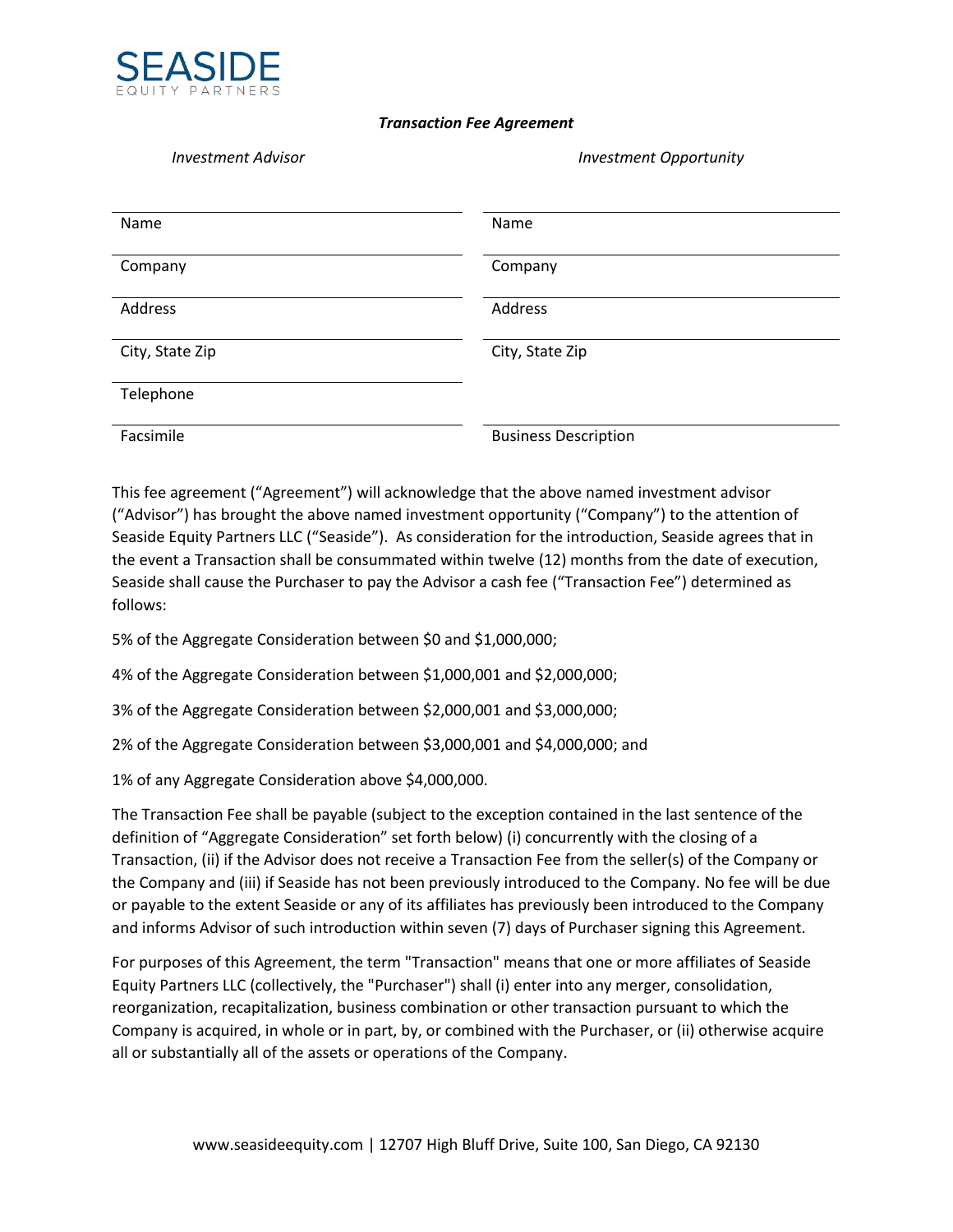

For purposes of this Agreement, the term "Aggregate Consideration" is defined as everything of value received by or paid to the Company and/or its shareholders ("Seller") for a portion or all of the Company, (whether due at closing or, subject to the provisions of the last sentence of this paragraph, deferred) in connection with a Transaction inclusive of cash or other property (whether transferred or retained by such Seller), the principal amount of any notes (including seller subordinated notes) or securities (including preferred stock) issued, and the aggregate amount of value of any indebtedness for borrowed money assumed. Additionally, Aggregate Consideration will include compensation paid to the Seller for agreements not to compete, employment agreements, real estate leases and consulting or other similar agreements solely to the extent that such consideration is in excess of commercially reasonable amounts for such agreements or arrangements for businesses similar to Company and for transactions of similar size to the Transaction. If an earn-out payment is part of the Aggregate Consideration, then Transaction Fee associated with the earnout consideration shall be paid at the same time as the Seller receives the earn-out payment. For avoidance of doubt, Aggregate Consideration will not include the working capital left in the business or any adjustments to working capital.

Advisor acknowledges and agrees Purchaser will be responsible only for the payment outlined above to Advisor with respect to said Transaction. To the extent any other /Party with whom Advisor is associated makes any claim for a buy-side broker's or finder's fee related to the Transaction or Company, Advisor will be solely responsible for such payment(s) and/or resolving such disagreement with said third party.

This Agreement shall automatically terminate and be of no further force and effect one (1) year from the date hereof. Each Purchaser or Advisor may terminate this Agreement upon ten (10) days notice to the other. To the extent Purchaser terminates this Agreement prior to the one-year anniversary hereof and a Transaction is consummated by Purchaser with Company prior to the one-year anniversary of the introduction to the Company, Advisor will be entitled to receive the Transaction Fee as set forth herein.

This Agreement shall be governed by, and construed and interpreted in accordance with, the laws of the State of California, without giving effect to any choice of law principles that would require the application of the laws of a different state. Any claim or controversy arising out of or related to this Agreement shall be brought exclusively in a court of competent jurisdiction located within the State of California and in no other jurisdiction. Advisor acknowledges and agrees Purchaser does not have any obligation to pursue a Transaction, and that no obligation to pay a Transaction Fee until definitive documentation is entered into by Purchaser and Company and thereafter consummated within the time period specified in this Agreement. To the extent a Transaction is consummated, Advisor acknowledges Purchaser will be obligated to pay the Transaction Fee pursuant hereto, and Advisor will not seek compensation from any shareholder of Purchaser or from their affiliates (other than Purchaser), including without limitation Seaside, any Seaside fund or any of its officers, directors or employees. Furthermore, Advisor agrees to act on behalf of Purchaser, as its agent, and that Advisor will not take or seek to take compensation from Company or its shareholders. Nothing in this Agreement shall in any way be construed to create an employer/employee, partnership, joint venture, or principal/agent relationship between Seaside and Advisor or between Seaside, Advisor, and any Company. Both Advisor and Purchaser represent and warrant that the terms and conditions of this Agreement do not, and will not, conflict with or violate any term and conditions of any other agreement or commitment to which it is bound (including any agreements relating to employment). The parties agree an electronic copy of their signature shall be deemed an original and this Agreement may be executed in one or more